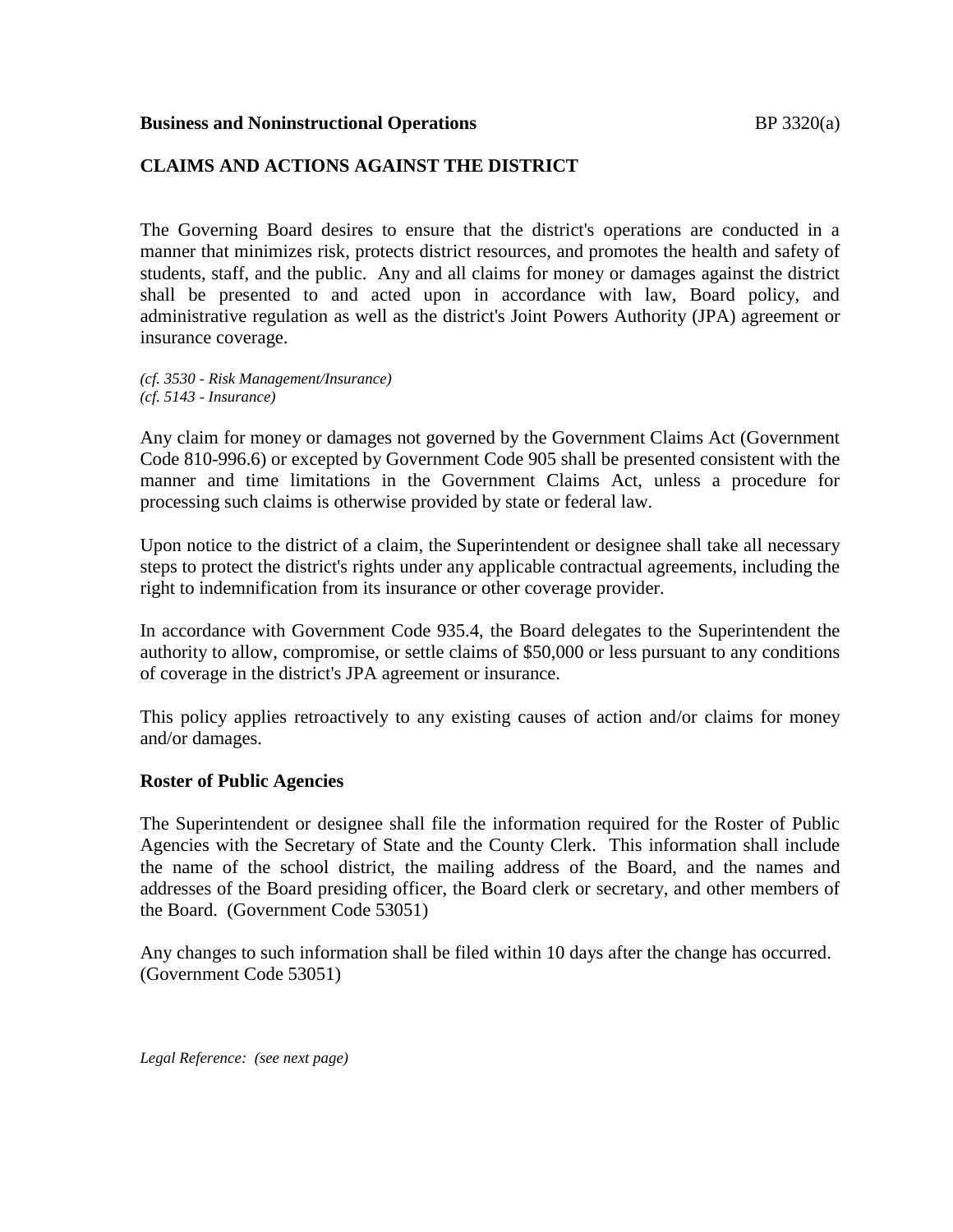#### *Legal Reference:*

*EDUCATION CODE 35200 Liability for debts and contracts 35202 Claims against districts; applicability of Government Code CODE OF CIVIL PROCEDURE 340.1 Damages suffered as result of childhood sexual abuse GOVERNMENT CODE 800 Cost in civil actions 810-996.6 Claims and actions against public entities 6500-6536 Joint exercise of powers 53051 Information filed with secretary of state and county clerk PENAL CODE 72 Fraudulent claims COURT DECISIONS City of Stockton v. Superior Court, (2007) 42 Cal. 4th 730 Connelly v. County of Fresno, (2006) 146 Cal.App.4th 29 CSEA v. South Orange Community College District, (2004) 123 Cal.App.4th 574 CSEA v. Azusa Unified School District, (1984) 152 Cal.App.3d 580*

*Management Resources:*

*WEB SITES California Secretary of State's Office: http://www.sos.ca.gov*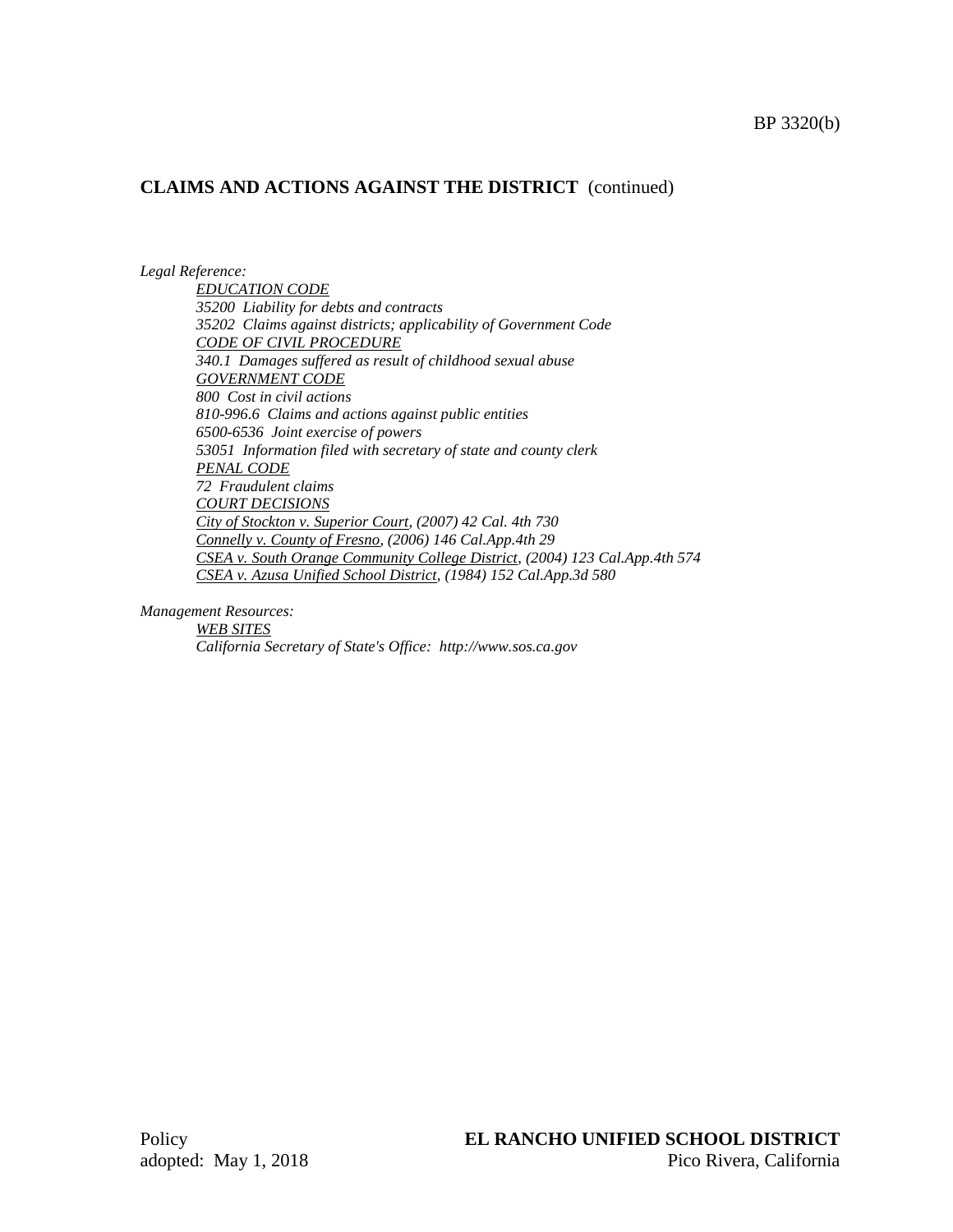## **Business and Noninstructional Operations AR 3320(a)**

## **CLAIMS AND ACTIONS AGAINST THE DISTRICT**

### **Time Limitations**

The following time limitations apply to claims against the district:

- 1. Claims for money or damages relating to a cause of action for death or for injury to person, personal property, or growing crops shall be presented to the Governing Board not later than six months after the accrual of the cause of action. (Government Code 905, 911.2)
- 2. Claims for money or damages as authorized in Government Code 905 and not included in item #1 above, including claims for damages to real property, shall be presented not later than one year after the accrual of the cause of action. (Government Code 905, 911.2)

### **Receipt of Claims**

A claim, any amendment thereto, or an application to present a late claim shall be deemed presented and received when delivered to the district office or deposited in a post office, subpost office, substation, or mail chute or other like facility maintained by the U.S. Government, in a sealed envelope properly addressed to the district office with postage paid or when otherwise actually received in the district office or by the Board secretary or clerk. (Government Code 915, 915.2)

Upon receipt of a claim against the district pursuant to the Government Claims Act, the Superintendent or designee shall promptly provide written notice to the district's JPA or insurance carrier in accordance with the applicable conditions of coverage.

### **Review of Contents of the Claim**

The Superintendent or designee shall review any claim received to ensure that the claim contains all of the following information as specified in Government Code 910 and 910.2:

- 1. The name and post office address of the claimant
- 2. The post office address to which the person presenting the claim desires notices to be sent
- 3. The date, place, and other circumstances of the occurrence or transaction which gave rise to the claim asserted
- 4. A general description of the indebtedness, obligation, injury, damage, or loss incurred insofar as it may be known at the time of presentation of the claim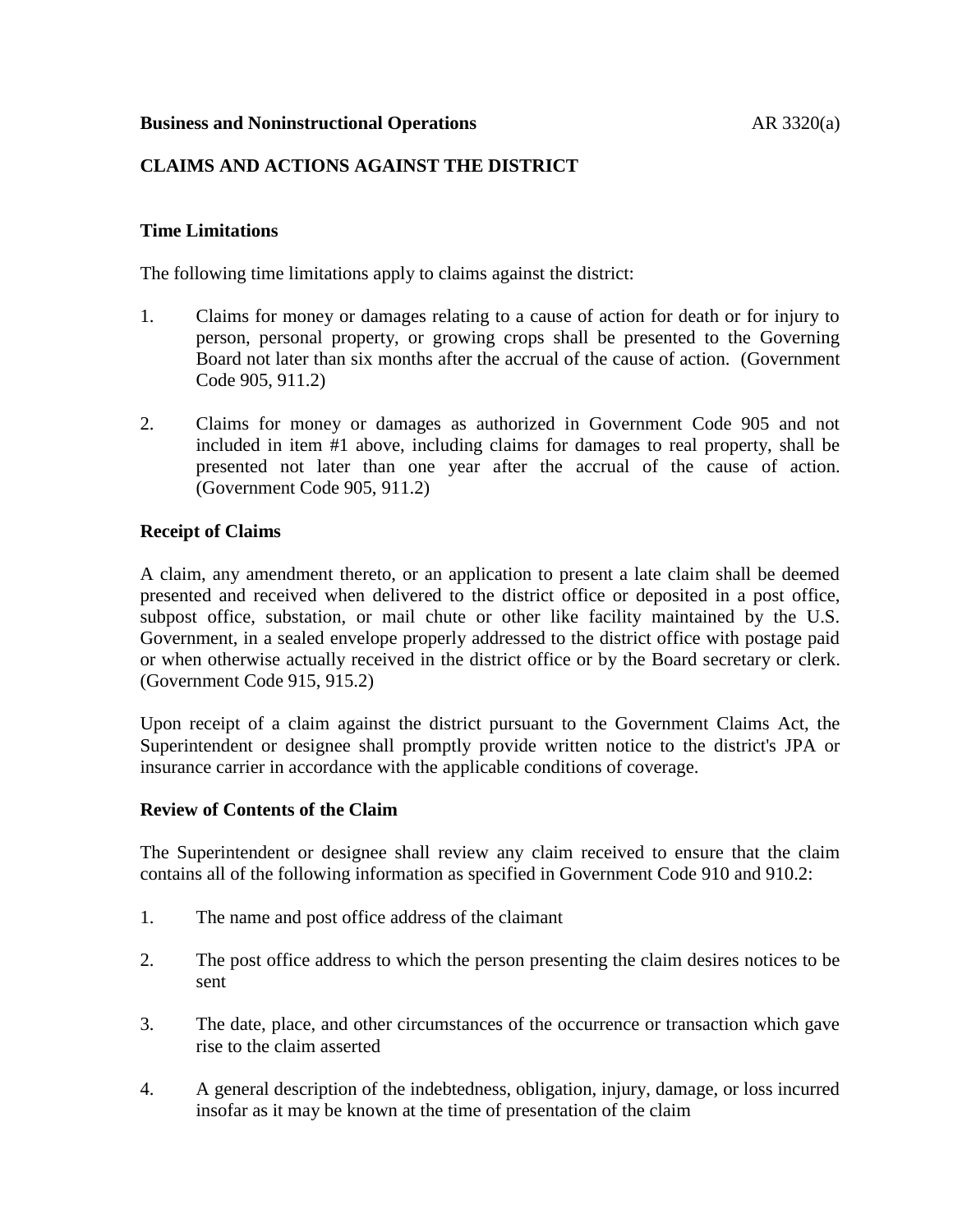- 5. The name(s) of the public employee(s) causing the injury, damage, or loss if known
- 6. The amount claimed if it totals less than \$10,000 as of the date of the presentation of the claim, including the estimated amount of any prospective injury, damage, or loss, insofar as it may be known at the time of the claim, together with the basis of computation of the amount claimed. If the amount claimed exceeds \$10,000, the dollar amount shall not be included in the claim and the claimant shall indicate whether the claim is a "limited civil case."
- 7. The signature of the claimant or the person acting on his/her behalf

## **Notice of Claim Insufficiency**

If a claim is found insufficient or not to satisfy the form requirements under Government Code 910 and 910.2, the Board or its designee shall, within 20 days of receipt of the claim, personally deliver or mail to the claimant, at the address stated in the claim or application, a notice that states the particular defects or omission in the claim. (Government Code 910.8, 915.4)

The Board shall not act upon the claim until at least 15 days after such notice is given. (Government Code 910.8)

### **Amendment to Claims**

Within the time limits provided under the section entitled "Time Limitations" above or prior to final action by the Board, whichever is later, a claim may be amended if, as amended, it relates to the same transaction or occurrence which gave rise to the original claim. (Government Code 910.6)

## **Late Claims**

For claims under item #1 in the section entitled "Time Limitations" above, any person who presents a claim later than six months after the accrual of the cause of action shall present, along with the claim, an application to present a late claim. Such claim and the application to present a late claim shall be presented not later than one year after the accrual of the cause of action. (Government Code 911.4)

If the claim is presented late and is not accompanied by an application to present a late claim, the Board or its designee may, within 45 days, give written notice that the claim was not presented timely and that it is being returned without further action. (Government Code 911.3)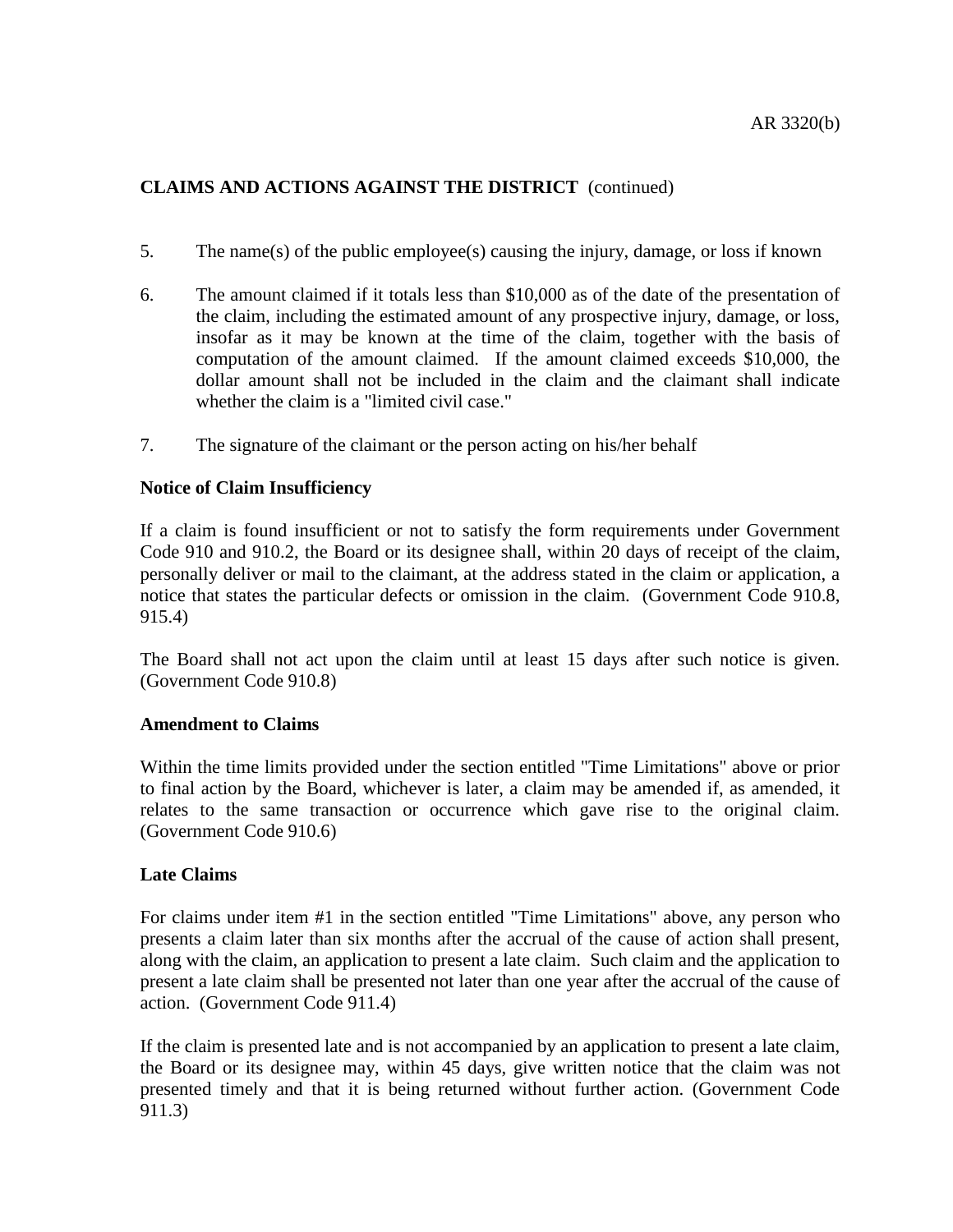The Board shall grant or deny the application to present a late claim within 45 days after it is presented. This 45-day period may be extended by written agreement of the claimant and the Board provided that such agreement is made before the expiration of the 45-day period. (Government Code 911.6)

The Board shall grant the application to present a late claim where one or more of the following conditions are applicable: (Government Code 911.6)

- 1. The failure to present the claim was through mistake, inadvertence, surprise, or excusable neglect and the district was not prejudiced in its defense regarding the claim by the claimant's failure to present the claim within the time limit.
- 2. The person who sustained the alleged injury, damage, or loss was a minor during all of the time specified for presentation of the claim.
- 3. The person who sustained the alleged injury, damage, or loss was physically or mentally incapacitated during all of the time specified for presentation of the claim and the disability was the reason he/she failed to present the claim.
- 4. The person who sustained the alleged injury, damage, or loss died before the expiration of the time specified for the presentation of the claim.

If the application to present a late claim is denied, the claimant shall be given notice in substantially the same form as set forth in Government Code 911.8. (Government Code 911.8)

If the Board does not take action on the application to present a late claim within 45 days, the application shall be deemed to have been denied on the 45th day unless the time period has been extended, in which case it shall be denied on the last day of the period specified in the extension agreement. (Government Code 911.6)

### **Action on Claims**

Within 45 days after the presentation or amendment of a claim, the Board shall take action on the claim. This time limit may be extended by written agreement between the district and the claimant before the expiration of the 45-day period. If the 45-day period has expired, the time limit may be extended if legal action has not commenced or been barred by legal limitations. (Government Code 912.4)

The Board may act on the claim in one of the following ways: (Government Code 912.4, 912.6)